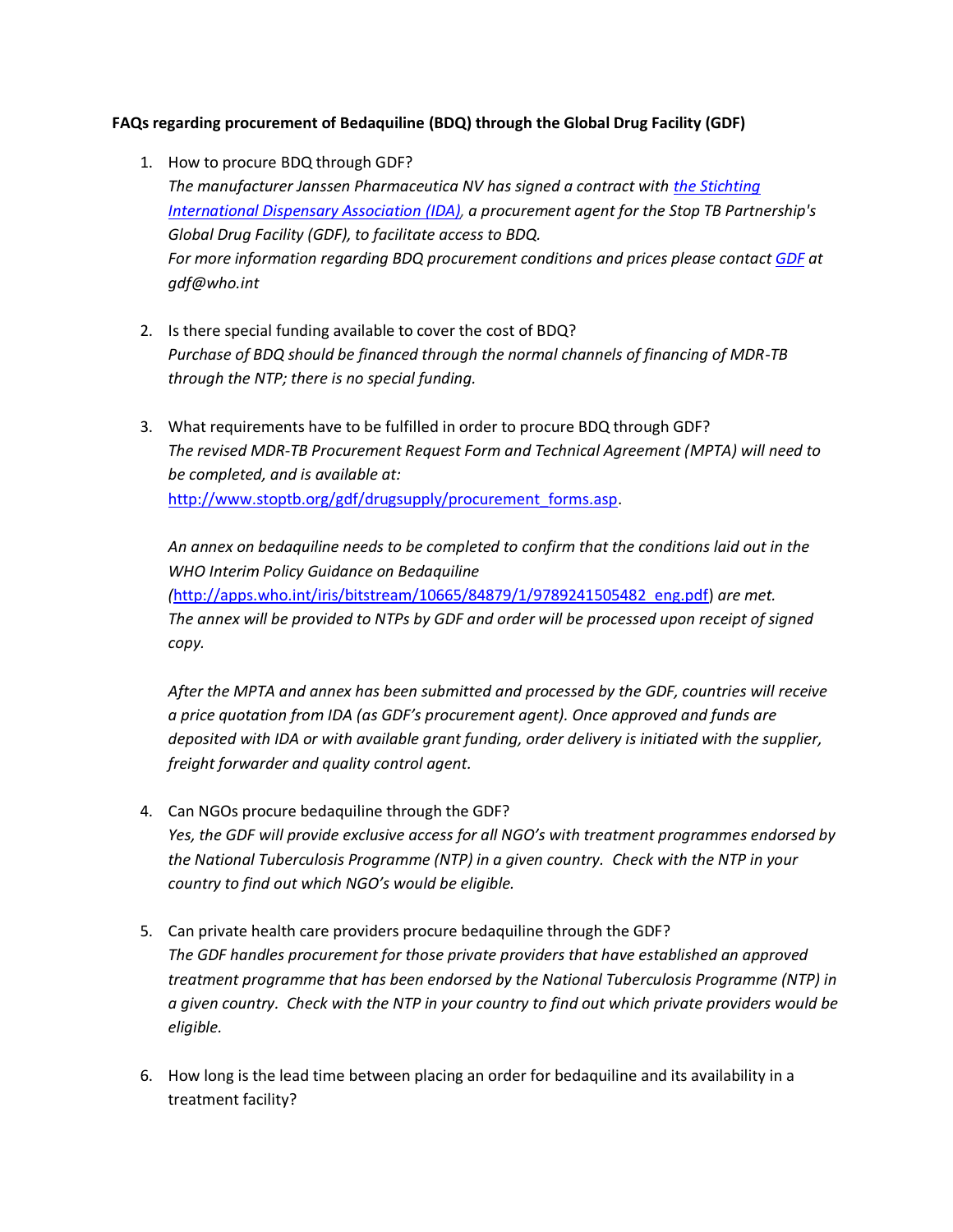*For accelerated or urgent requests, this can be within a month. For standard requests, the lead time typically ranges from 4 to 6 months. Factors that influence the lead time include availability of stocks, availability of funds for drug purchase, completeness of application submitted to the procurement agent, regulatory requirements, and transportation/logistics issues.* 

7. When can an NTP place an order for bedaquiline or for bedaquiline in combination with other second-line drugs (SLDs)?

*Any time that drugs are needed. It is highly recommended that whenever feasible the procurement of bedaquiline is grouped with the procurement of other second-line drugs, since bedaquiline should always be used as part of comprehensive MDR-TB treatment regimen combination including at least 4 other quality-assured drugs to which a patient is likely to respond<sup>1</sup> .* 

8. How does the availability of bedaquiline through GDF relate to the WHO Interim Policy Guidance?

## *The WHO Interim Policy Guidance on Bedaquiline*

[http://www.who.int/mediacentre/news/notes/2013/bedaquiline\\_mdr\\_tb\\_20130613/en/](https://vamail.msh.org/owa/redir.aspx?C=YNtCBWqjA0egZc_KG1KjZKGN1S4FONEIy7pFWkFsC8Lqq9Q19Xa1_dz7R99Eg6jzLfoUQz2UE5M.&URL=http%3a%2f%2fwww.who.int%2fmediacentre%2fnews%2fnotes%2f2013%2fbedaquiline_mdr_tb_20130613%2fen%2f) *issued in 2013 specifies that bedaquiline may be used as part of an MDR-TB treatment regimen for specific subgroups of MDR-TB patients and provided five conditions are met.* Bedaquiline is recommended for patients who have MDR-TB and when options to treat this condition using existing drugs have been exhausted. The drug is to be given in addition to the multidrug treatment regimen recommended by WHO. Given the limited experience on its use, bedaquiline is recommended for use in adults affected with pulmonary MDR-TB. Special caution is needed when the drug is used in the elderly, in pregnant women, and in persons living with HIV who are taking antiretroviral medication. Bedaquiline should not be used to treat latent TB infection.

*Furthermore the WHO Interim Policy Guidance on Bedaquiline<sup>2</sup> specifies that bedaquiline* may *be used as part of an MDR-TB treatment regimen provided the following five conditions are met.* 

| <b>Condition</b>                             | <b>Description</b>                                                                                                                                                  |
|----------------------------------------------|---------------------------------------------------------------------------------------------------------------------------------------------------------------------|
| <b>Effective treatment and</b><br>monitoring | Treatment must be closely monitored for effectiveness and<br>safety, using sound treatment and management protocols<br>approved by relevant national authorities    |
| Proper patient inclusion                     | Special caution is required when Sirturo is used in people<br>aged 65 and over, and in adults living with HIV. Use in<br>pregnant women and children is not advised |
| Informed consent                             | Patients must be fully aware of the potential benefits and<br>harms of the new drug, and give documented informed<br>consent before embarking on treatment          |

 1 [http://apps.who.int/iris/bitstream/10665/84879/1/9789241505482\\_eng.pdf](http://apps.who.int/iris/bitstream/10665/84879/1/9789241505482_eng.pdf)

<sup>&</sup>lt;sup>2</sup> [http://www.who.int/mediacentre/news/notes/2013/bedaquiline\\_mdr\\_tb\\_20130613/en/](http://www.who.int/mediacentre/news/notes/2013/bedaquiline_mdr_tb_20130613/en/)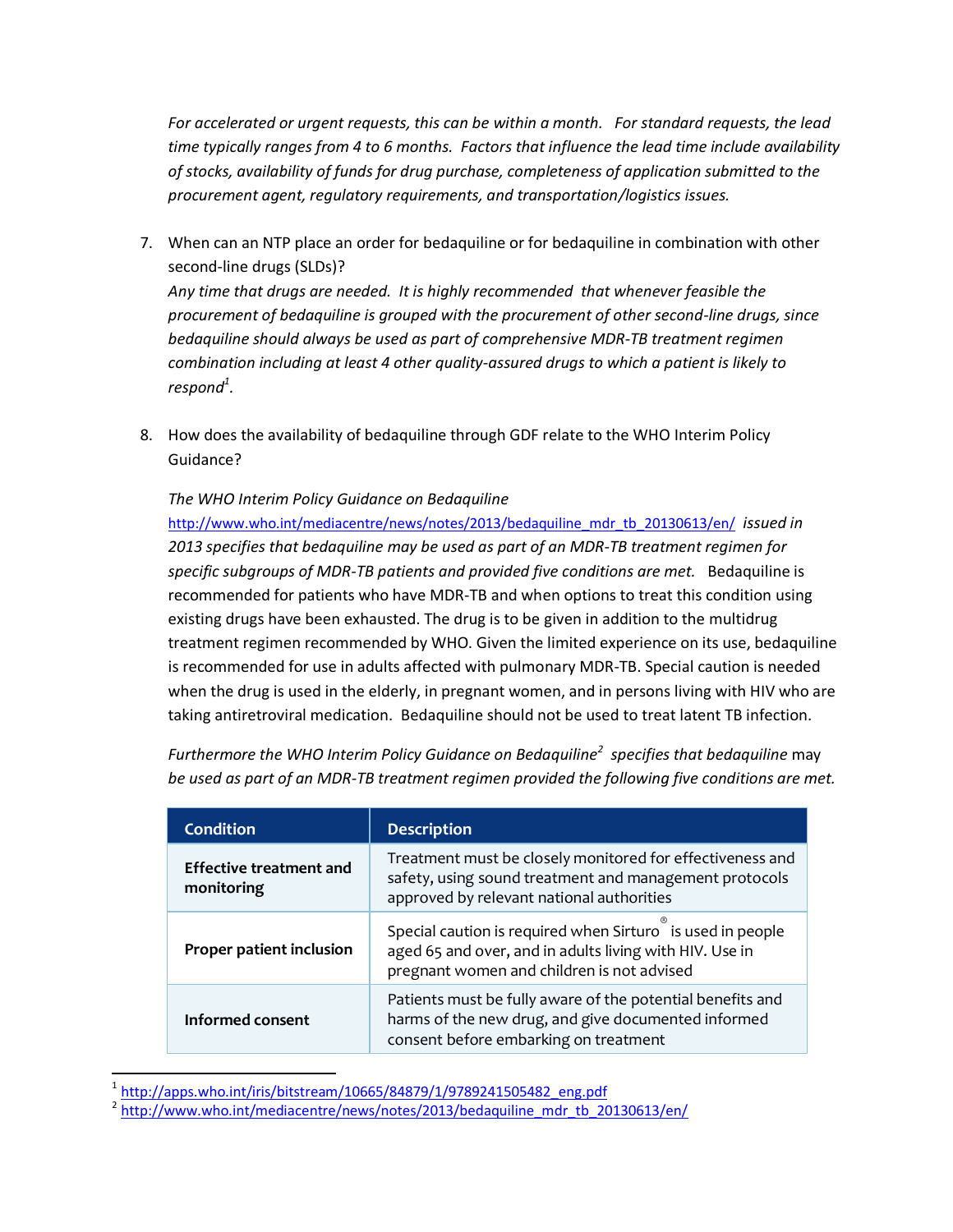| Adherence to WHO<br>recommendations | All principles on which WHO-recommended MDR-TB<br>treatment regimens are based, must be followed,<br>particularly the inclusion of four effective second-line<br>drugs. In line with general principles of TB therapeutics,<br>Sirturo alone should not be introduced into a regimen in<br>which the companion drugs are failing to show<br>effectiveness |
|-------------------------------------|-----------------------------------------------------------------------------------------------------------------------------------------------------------------------------------------------------------------------------------------------------------------------------------------------------------------------------------------------------------|
| <b>Active</b>                       | Active pharmacovigilance measures must be in place to                                                                                                                                                                                                                                                                                                     |
| pharmacovigilance and               | ensure early detection and proper management of adverse                                                                                                                                                                                                                                                                                                   |
| management of AEs                   | drug reactions and potential interactions with other drugs                                                                                                                                                                                                                                                                                                |

- 9. What pharmacovigilance measures need to be implemented for bedaquiline? *As per Question 9 above, active pharmacovigilance measures must be in place to ensure early detection and proper management of adverse drug reactions and potential interactions with other drugs. Further details on recommendations for pharmacovigilance for TB can be found at:*  [http://www.who.int/medicines/publications/pharmacovigilance\\_tb/en/index.html](http://www.who.int/medicines/publications/pharmacovigilance_tb/en/index.html)
- 10. What is the quality assurance status of Bedaquiline?

*To date, bedaquiline was granted accelerated approval by the US FDA on 28 Dec 2012<sup>3</sup> (*[http://www.fda.gov/NewsEvents/Newsroom/PressAnnouncements/ucm333695.htm\)](http://www.fda.gov/NewsEvents/Newsroom/PressAnnouncements/ucm333695.htm)

*Bedaquiline was registered by Pharmstandard in the Russian Federation in December 2013.*

*The European Commission (EC) granted conditional approval of bedaquiline on 6 March, 2014.*

*The Ministry of Food and Drug Safety (MFDS) in South Korea also granted approval to bedaquiline on 21 March, 2014.* 

*Since the US is a Stringent Regulatory Authority (SRA), and bedaquiline has been included in a WHO Guideline (*[http://apps.who.int/iris/bitstream/10665/84879/1/9789241505482\\_eng.pdf\)](http://apps.who.int/iris/bitstream/10665/84879/1/9789241505482_eng.pdf)*, bedaquiline meets the requirement of being a quality-assured drug eligible for procurement through GDF.* 

*WHO has not yet issued an expression of interest (EOI) for BDQ prequalification.* 

11. Is bedaquiline currently registered in my country?

 $\overline{\phantom{a}}$ 

*At the present time, bedaquiline is registered only in the United States, the Russian Federation and Korea. Regulatory approval is currently being sought by the manufacturer, Janssen, with regulatory authorities in China, Columbia, Kazakhstan, India, Philippines, South Africa, Thailand and Vietnam. Janssen is actively pursuing registration in high MDR-TB burden countries to facilitate access.* 

<sup>3</sup> <http://www.fda.gov/NewsEvents/Newsroom/PressAnnouncements/ucm333695.htm>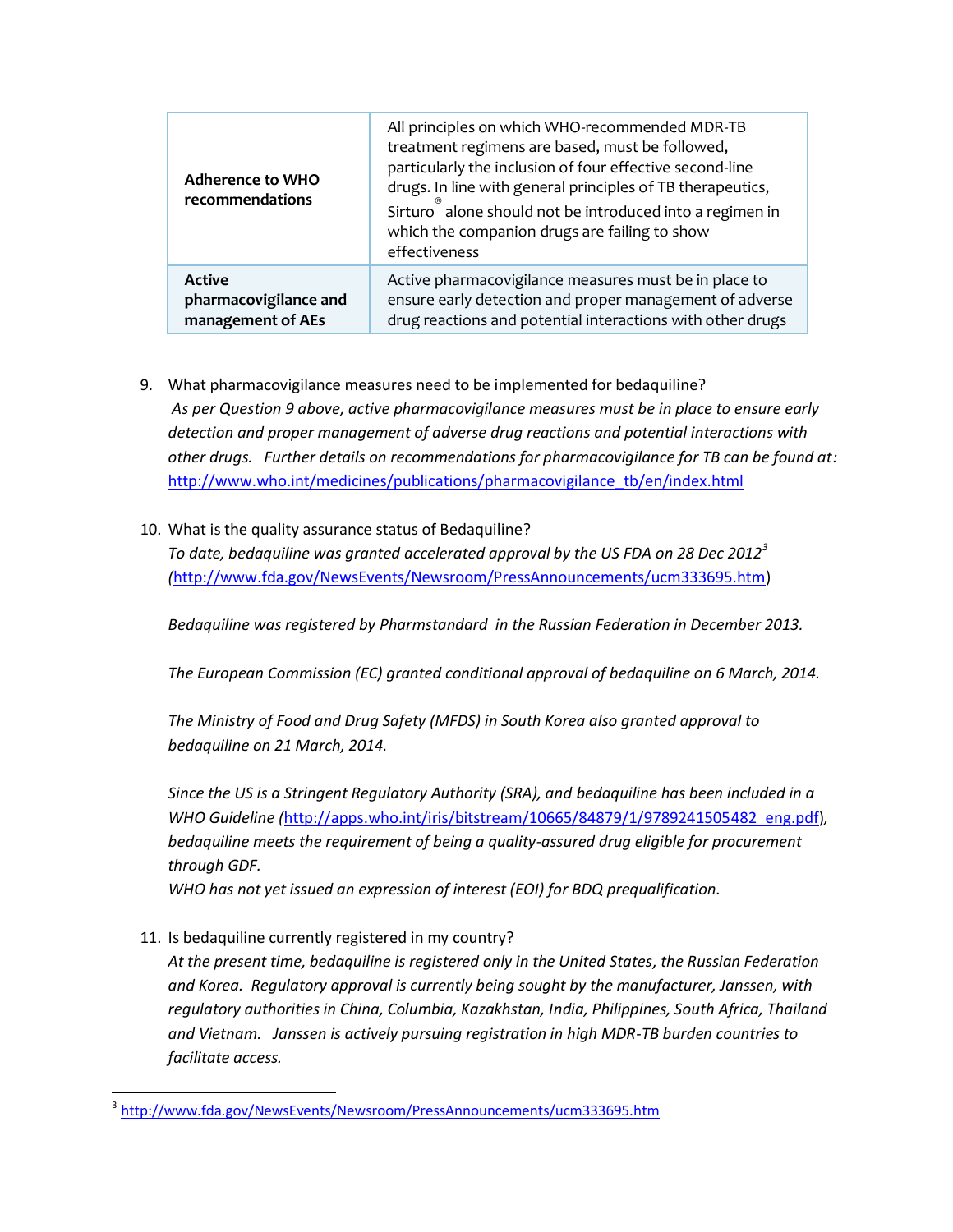- 12. When will bedaquiline be registered in my country? *Regulatory filings are a complex process. As part of the agreement between Janssen and IDA, the GDF procurement agent, Janssen will prioritize registration in high MDR-TB burden countries and based on where bedaquiline is being used.*
- *13. Can I procure bedaquiline through GDF even if the product is not yet registered in my country? Yes. Many countries have a "waiver process" in place on a shipment-by-shipment basis to allow access to drugs that are procured via GDF. National Tuberculosis Programme will work together with IDA, the GDF procurement agent, to facilitate issuance of such a waiver as needed for each product shipment. In addition, under the IDA agreement, Janssen is committed to use reasonable commercial efforts to obtain registrations in high burden countries, where registration is mandatory*
- 14. Can bedaquiline also be procured directly from the manufacturer (Janssen) *With few exceptions, access to Bedaquiline for the majority of low and middle income countries is only available from the GDF.*
- 15. I've heard that there is a Compassionate Use/Early Access Programme in place for bedaquiline. Is this programme still in operation? *Compassionate use and Early Access Programmes are typically limited to patients with the most severe forms of disease for whom all other treatment options have been exhausted, and these programmes run on a "named patient" basis requiring intensive administrative measures. In general, these Programmes cease when a product has been approved by local regulatory authorities and/or the product is otherwise commercially available.*
- 16. How is bedaquiline supplied and how should it be stored?

*The current information (as of December, 2013) is that bedaquiline is supplied as uncoated white to almost white round biconvex 100 mg tablets with debossing of "T" over "207" on one side and "100" on the other side. The tablets are packaged in white high density polyethylene (HDPE) bottles with child-resistant polypropylene (PP) closure with induction seal liner. Each bottle contains 188 tablets (enough to treat one patient for the 6 month period indicated). NDC 59676-701-01* 

*Keep out of reach of children.* 

*Dispense in original container. Tablets dispensed outside the original container should be stored in a tight light-resistant container with an expiration date not to exceed 3 months. Store at 25°C (77°F); excursions permitted to 15-30°C (59-86°F). [See USP Controlled Room Temperature]*

17. What is the shelf life of bedaquiline?